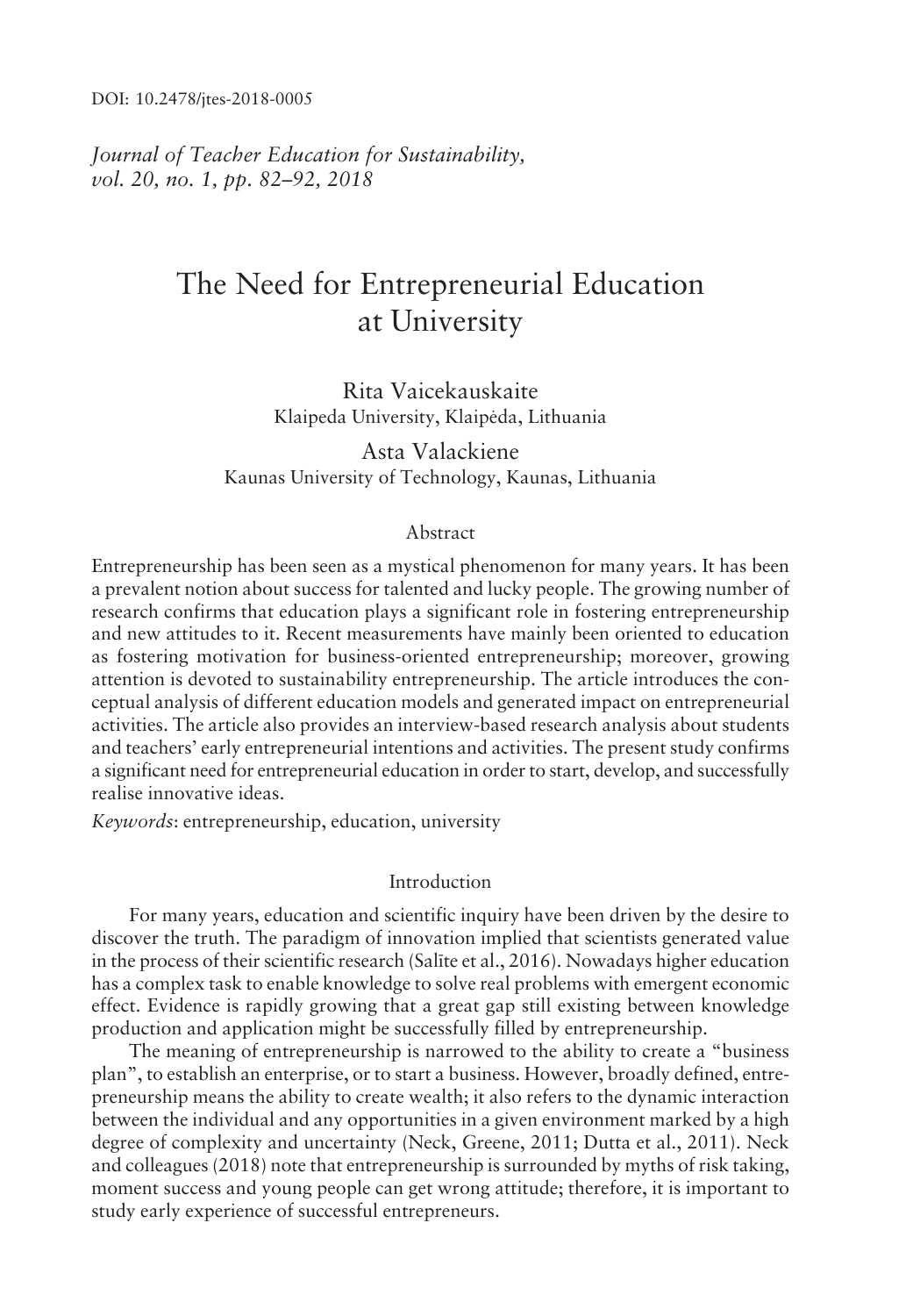Ries (2011, p. 28) notes that too often we overemphasise the significance of product (services) in entrepreneurship instead of thinking about people: "it is an acutely human enterprise". On the other hand, Christensen (2000) talking about history of the disk drive industry states, "the disruptive innovations were technologically straightforward" (p. 23).

Many experts agree that our economic future to great extent depends on entrepreneurs. Due to both reasons of extended conceptualisation and importance for society, there is a great need to find out ways to foster entrepreneurship, and the particular role is given to university. Entrepreneurship is mainly related to business establishment outside university. Corporate entrepreneurship is a way when large organisations encourage entrepreneurial spirit (Neck et al., 2018). Mathews (2012) states that we need more than just "the innovation department", we need a culture of innovation. Moreover, corporate entrepreneurship is gaining more meaningfulness when oriented to sustainability entrepreneurship.

Entrepreneurship is becoming a meaningful building block of society eco-development. It reveals growing efforts in linking entrepreneurship and sustainability (Linden, 2018). According to Hall (2010), it is substantial awareness that entrepreneurship has a unique impact on a transition to more sustainable society; however, "there remain major gaps in our knowledge of whether and how this process will actually unfold" (ibid, p. 440). Therefore, it is raising importance for conceptualisation of entrepreneurship in the perspective of sustainability.

The article introduces conceptual analysis about different education models and generated impact on entrepreneurial activities. The article embodies interview-based research and descriptive analysis about students and teachers' early entrepreneurial experiences when they had no special preparation before. Research methodology is based on naturalistic inquiry and social constructionism notion calling to move "from empiricism to constructionism" (Gergen, 2015, p. 62). Three separate group interview sessions were conducted with four university students, three university teachers, and four administration specialists who have been involved in entrepreneurial activities in recent five years. The interview is the most dominant research method in the field of entrepreneurship (Kraus, Meier, & Niemand, 2016). We claim, that university learning environment fosters entrepreneurial initiatives with motivation for new opportunities, however, the need for entrepreneurial education rise due to challenges of complex situation for perspective development. Furthermore, combining conceptualization and descriptive research data analysis we aim to find out how the need for education is related with particular education model.

#### **Review on Research Evidence: The Role of Education in Fostering Entrepreneurship**

Entrepreneurship is a discipline, and thus it can be both learnt and taught (Kassean et al.,  $2015$ ; Ries,  $2011$ ). As Ries  $(2011, p. 49)$  notes "anybody who fails in a start-up can claim that he or she has learned a lot from the experience". However, Cope (2011) remarks that the process of learning from failure is not clearly described and conceptualised. Laukkanen (2000) suggests differentiating between "educate entrepreneurship" and "teach entrepreneurship". Teaching entrepreneurship encompasses the study, construction, and development of theories about entrepreneurship, whereas educating entrepreneurship focuses on the development of entrepreneurial skills and motivation. We lack consistent data how the entrepreneurial courses impact students' willingness to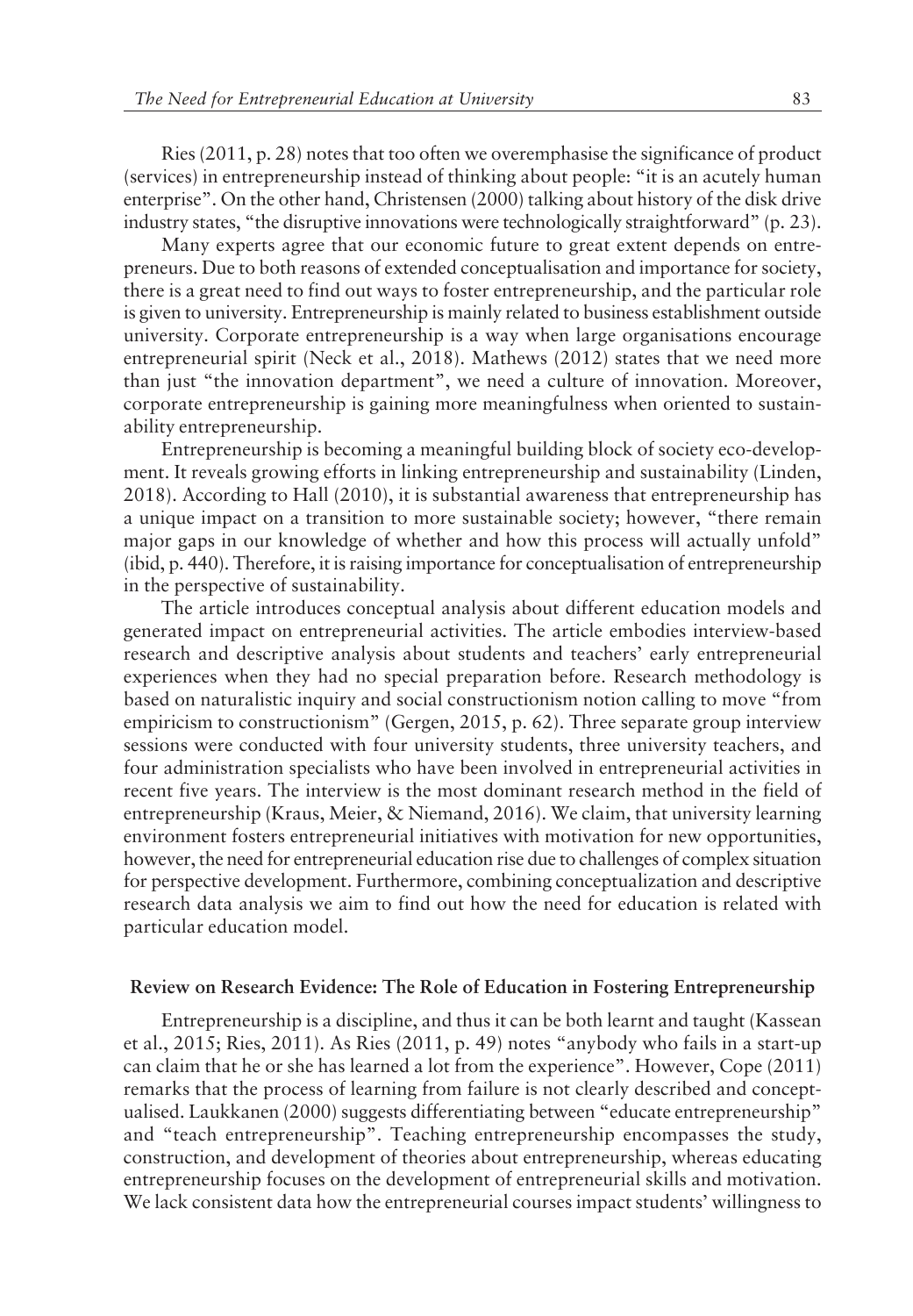engage in an entrepreneurial activity; moreover, how they help become successful, and what kind of learning content and processes should be encompassed. Empirical data demonstrate existing links between entrepreneurial education programmes and students' later involvement in entrepreneurial activities. Some results show that completion of one entrepreneurship course increases the likelihood of having entrepreneurial intention by 1.3 times (Dehghanpour Farashah, 2013). Entrepreneurship graduates are three times more likely to start their own business, three times more likely to be self-employed, have annual incomes 27 percent higher, own 62 percent more assets, and are more satisfied with their jobs (Charney & Libecap, 2000; cited in Kassean et al., 2015). Ronkko and Lepisto (2014) referring to previous research state that entrepreneurial behaviour can be learnt. However, some research states that entrepreneurial programme should be a complex to make a direct impact on entrepreneurship motivation (Farhangmehr, Gonçalves, & Sarmento, 2016). The knowledge of business management is an important but not sufficient factor for motivation to start entrepreneurship; competencies of communication in close relation with confidence are rather important.

The study performed by Karimi et al.'s (2016) emphasises the need to evaluate the complexity of entrepreneurship education which, on the one hand, strengthens students' intentions for being entrepreneurs and, on the other hand, education makes people more conscious and self-critical. The study of self-efficacy carried out by Piperopoulos and Dimov (2015) shows that the type of the taught course is important for entrepreneurial intentions. The results show that the nature of the course moderates the relationship between students' self-efficacy beliefs and entrepreneurial intentions; the relationship is negative in "theoretically oriented" and positive in "practically oriented" courses. Some research data have already demonstrated that students who engage in more entrepreneurship experiential learning activities report greater entrepreneur initiatives (Kassean, et al., 2015).

#### **Overview of Coexisting Conceptualisations for Entrepreneurship Education**

Entrepreneurial education is a significant part of a vast field dealing with innovative education. The main unifying element between innovative pedagogy and entrepreneurship is a "created value" (Maritz & Donovan, 2015). Innovative pedagogy is more focused on the process of creation; entrepreneurship is more oriented to commercialisation dealing with risk and uncertainty, and finally business establishment. It is considered that the mission of entrepreneurship is to fill a gap of commercialisation or discover new possibilities in the process of innovation (Maritz & Donovan, 2015). However, entrepreneurship itself is a very broad and vague field that lacks unified conceptualisation (Farhangmehr, Gonçalves, & Sarmento, 2016; Maritz & Donovan, 2015; Ronkko & Lepisto, 2014; Dehghanpour Farashah, 2013). Schumpeter introduced the idea of innovation, by describing entrepreneurs as innovators who drive changes in the economy by serving new markets or creating new ways of doing things. However, according to Drucker's (2015) point of view, the core element of entrepreneurship is about discovering opportunities; therefore, entrepreneurship is not always linked to innovation.

Mathews (2012) draws our attention to transformative thinking, which is aimed at creation of a culture of innovations. Building a better vacuum cleaner is not the same as generating breakthrough ideas. We need to reinvent not just what we do, but how we think about it: "Don't think about better vacuum cleaners, think about cleaner floors".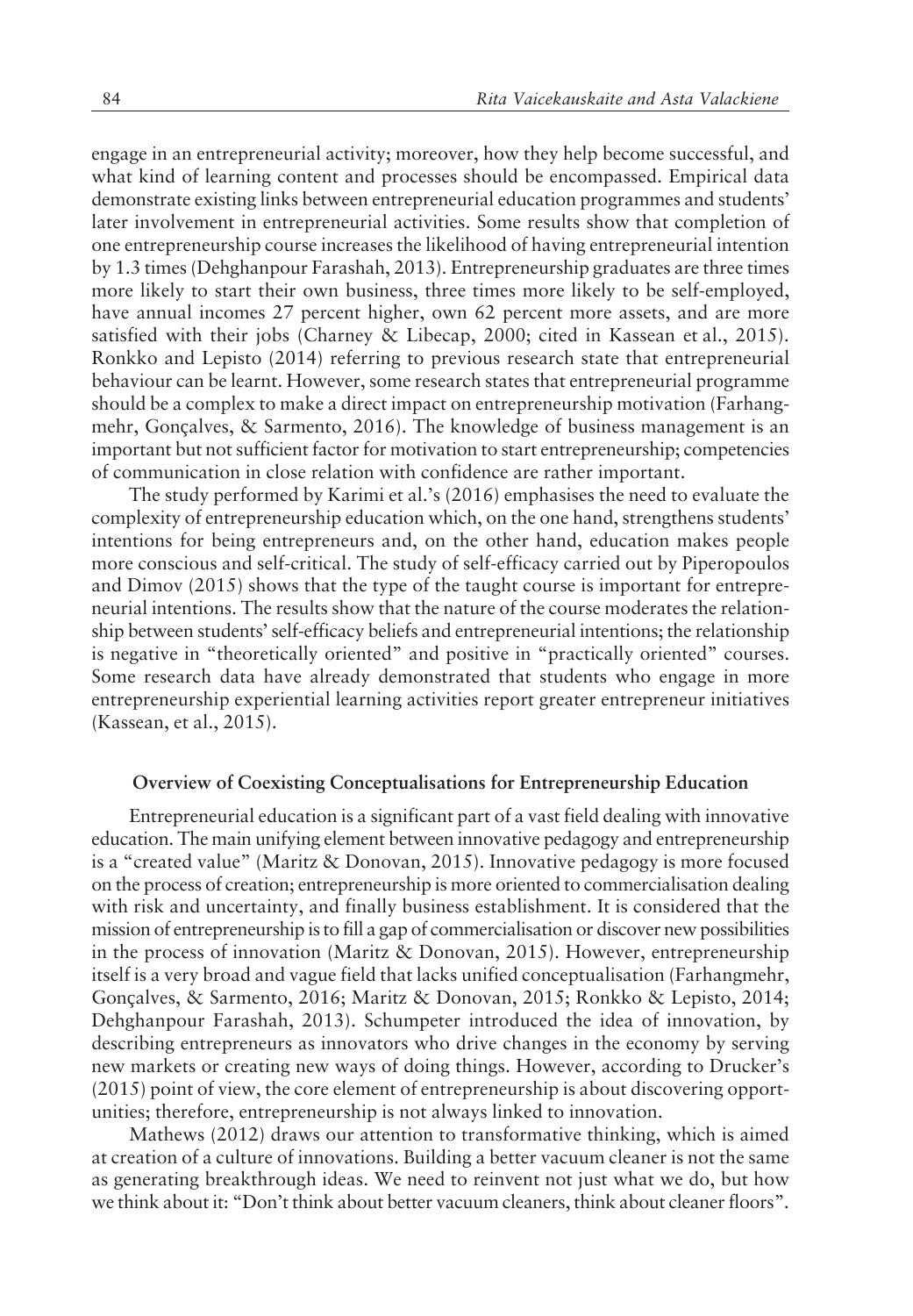Rae (2003) points out that opportunity-centred learning should play rather wide role in entrepreneurial education compared to traditional education aimed at acquisition of skills and knowledge. Entrepreneurship is most of all related to uncertainties that lead to opportunities.

There are two specialised conceptualisations in the field of entrepreneurship: process or method based. Neck and colleagues (2018, 2014) conceptualise entrepreneurship as a method opposite to a process. Process is concentrated more on the "input" and "output"; distinctively, a method is more oriented to practice. Entrepreneurship is not enough to make input, we need creativity, and afterwards we can expect good results. It is obvious that successful entrepreneurs need to be competent in both method and process.



*Figure 1.* Coexisting conceptualisations of entrepreneurship (identification of factors based on Neck and colleagues, 2018, p. 39)

Neck, Greene, and Brush (2014) developed different games for students teaching them how to deal with opportunities and uncertainties. Moreover, game playing raises students' awareness of the difference between managerial and entrepreneurial thinking (ibid, p. 105).

# **Conceptualisation of Entrepreneurship in the Context of Sustainable Development and Education**

A number of authors refer to entrepreneurship as the creation of new business, in particular start-ups. According to Greco and Jong (2017), sustainable entrepreneurship is rather oriented to transforming existing enterprises instead of creation of new ones. Such an approach allows applying the theories of entrepreneurship to not-for-profit organisations (e.g., social entrepreneurship, ecopreneurship). Together, established organisations and start-ups can initiate and accomplish sustainable development, working in symbiosis in a co-creation process, depending on each other for mutual success. Kardos (2012) notes that a sustainability approach not only contributes to the sustainable development of the organisation itself but also creates an increasingly large contribution of the organisation to sustainable development of the market and society as a whole.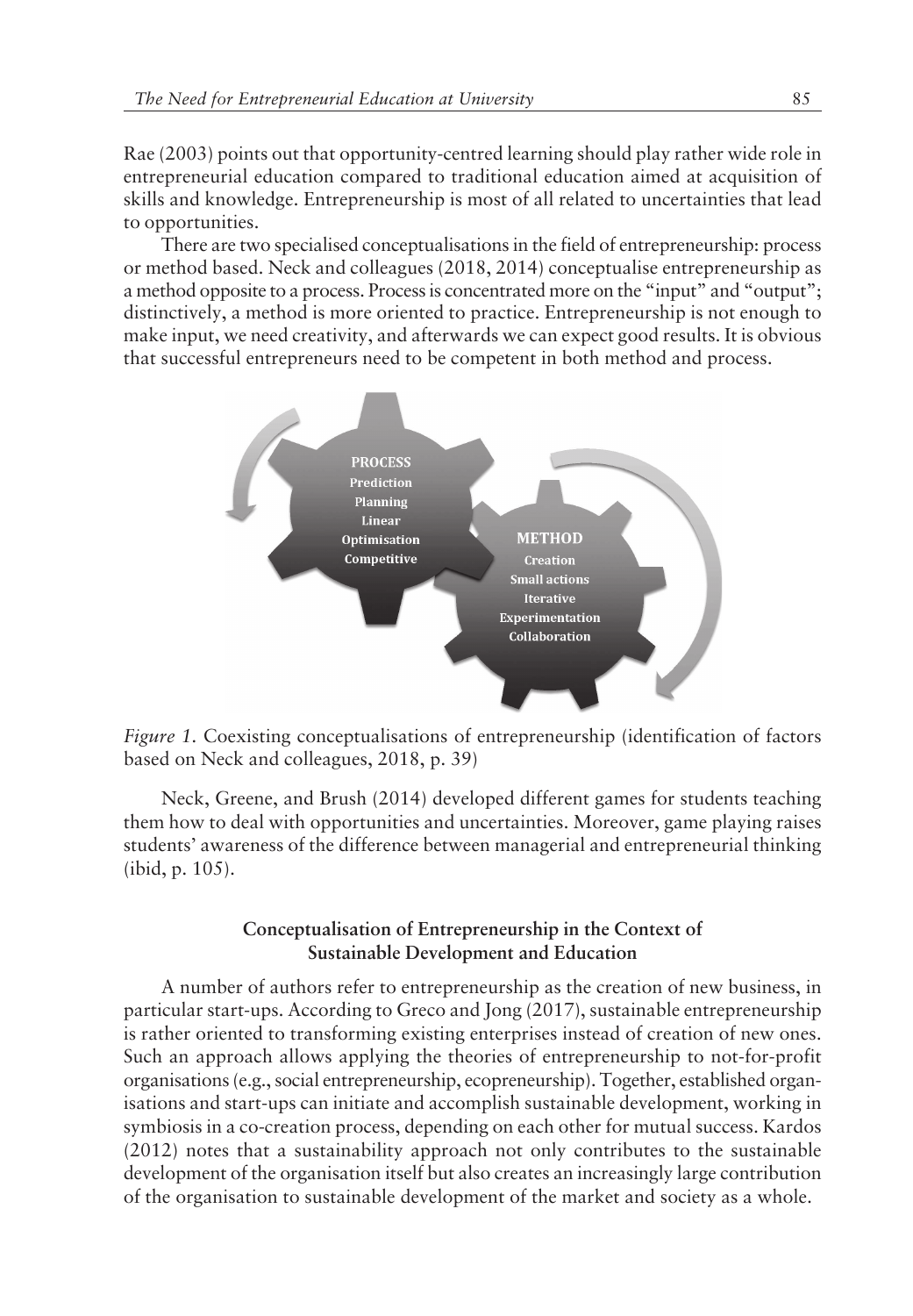Sustainable development is to find an optimal interaction of economic, human, environmental and technological systems. Therefore, sustainable entrepreneurship is a wide concept encompassing human, technological, and business factors: Balancing economic health (profit), social equity (people) and environmental resilience (planet) through entrepreneurial behaviour is what identifies a sustainable entrepreneur (Hockerts & Wüstenhagen, 2010; cited in Greco & Jong, 2017). According to Kardos (2012), we talk about sustainopreneurship and sustainability entrepreneurship, "meaning to use creative business organising to solve problems related to the sustainability agenda to create social and environmental sustainability as a strategic objective purpose" (p. 1031).

Conceptual level brings a convincing relationship between entrepreneurship and sustainable development. Recently, we have witnessed a growing number of empirical evidence as well (Kardos, 2012; Stefanescu & On, 2012). Research by Kardos (2012) provides meaningful evidence: "the emergence and growth of innovative firms are crucial for structural change towards sustainable development"  $(p. 1034)$ . However, measurement of such kind of relationship remains difficult, as there is no method agreed upon, we have to deal with multidimensional concepts, and there are many differences among countries in fixing indicators for sustainability due to entrepreneurship.

Education is a factor that could help integrate all different aspects; however, some experts criticise efforts of education to fulfil demands of economic development: "Teacher education reform in the 21st century can be criticised for being almost exclusively oriented toward principles of economic growth, effectiveness, and competitiveness at the expense of other important aims of education in the global era" (Rönnström, 2013, p. 194). Despite certain criticism, there is a growing stream for changes in education that foster entrepreneurship at both national and global scales. Entrepreneurship as a global phenomenon unfolds through growing numbers in talent migration.

#### **Methodology**

We have chosen a natural group interview method as a unique one for supporting our research spirit and aims. Group interview is often confused with focus group discussion (Fontana & Frey, 2003). We give priority to a group interview due to the following reasons. Group interview is conducted as a systemic unstructured questioning of several individuals simultaneously in different settings of university environment (i.e., one in a lab, one in a discussion room, and one in an administration office). Group interviews are helpful to follow naturalistic inquiry spirit; they not only give unique data for researchers, but also are stimulating for respondents, aiding recall. For interview there were chosen groups within the 'natural' context of the research setting. Because of being embedded in ongoing life, interviews with natural groups often do not follow the controlled format and procedures compared to focus groups interviews. The natural group interviews provide a forum where different views could be freely expressed in a natural setting.

Three separate group interview were conducted as follows: four university students who have developed start-up projects in recent five years, three university teachers who give supervision for the studentsí idea development, and four administration specialists who provide management support for projects. Students sample consists of four males, average age 27 years; three students are from the field of technologies, and one student from business management. Right now three of them continue working at the University. One of these students continue working with successful start-up development. University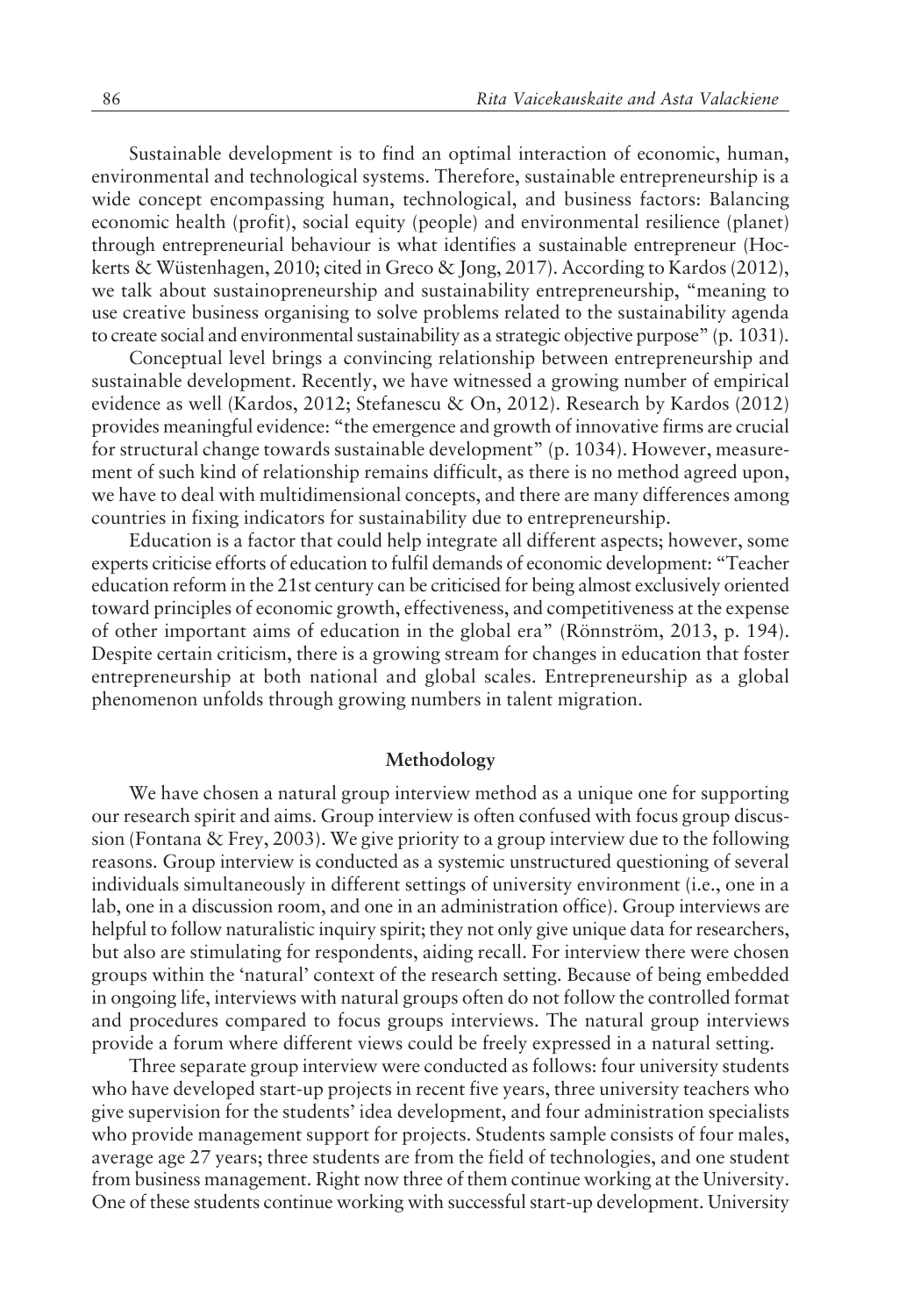teachers sample: two men, one woman, all they are from the field of technologies, average age 56 years. Administrators sample: three women, average age 43 years. With each group have been held one interview session.

As all participants of group interview already have experience in participating in entrepreneurial activities, the core questions for raising discussion were as follows: what is motivation for being involved to entrepreneurial activities? What kind of support do you need? What is the role of university teacher? What impact is form the education? What is the role of people in university administration? What administrators have learned from early experience of giving support for entrepreneurial activities? What have you learned from early entrepreneurial activities?

Interpretative analysis was applied for group interview materials. In addition, tacit academic experience of article authors has been involved, which facilitates the research process through recording observations, thoughts and questions as they set in the diary for later use to stimulate reflective thinking.

## **Research Results on Early Entrepreneurship Experience at University**

According to group interviews, opportunities are the main point to engage in entrepreneurial activities. It is consistent with a general situation; moreover, Degeorge and colleagues (2011) note, it is a pervasive theme in entrepreneurship research articles. Students talk about an opportunity as something different from both what they are used to and what should be tested. In a certain sense, an opportunity is seen as a subjective experience and an experiment with new ideas. Only to a limited extent, students associate opportunities with the creation of new knowledge. On the contrary, teachers perceive the opportunity as an objective point through a rational-analytical approach. Discussions and consultations are the space where students and teachers' different approaches towards an opportunity interact with the discovery of new possibilities.



*Figure 2.* Interpretative analysis: characteristic notices of group interviews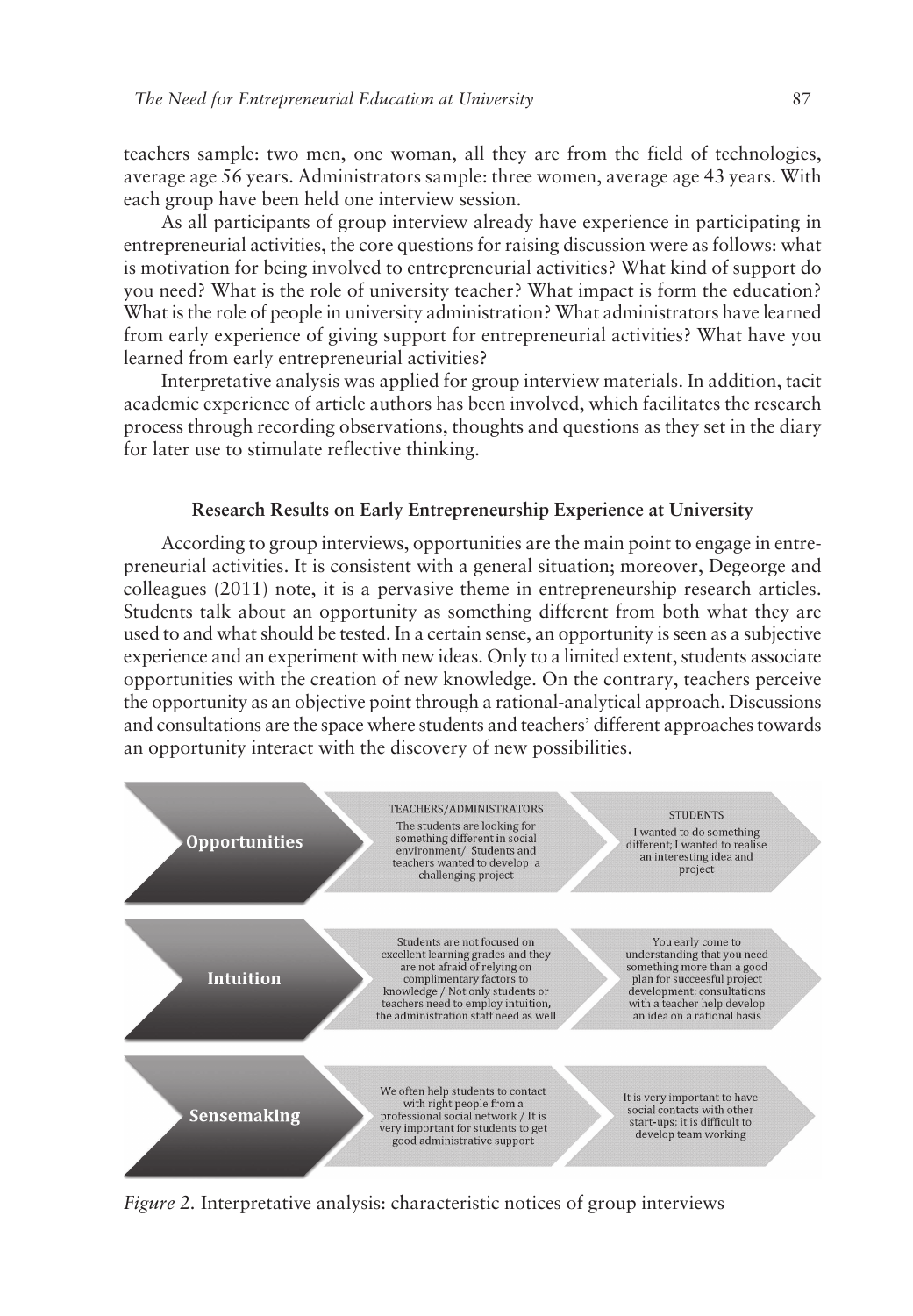Our respondents talk about highly complex situations, which are challenging to handle following the foreseen project plan. Eventually, they all increasingly employ intuition. It is very important to help students to recognise intuition through strengthening analytical reflections with the teacher's supervision. According to Shapiro and Spence (1997), intuition as a complex and unconscious process induces a feeling of certainty; however, it lacks rational reasoning. It is difficult to evaluate the effects of intuition before the results become apparent. Here, decisions are taken instantaneously, in the heart of action, without recurring to conscious analytical reflection; they are intuitive as opposed to rational reactions (cited in Degeorge, 2011). To make an educational impact, it is important to know different aspects of intuition, following Atkinson and Claxton (2001):

- expertise  $-$  the unreflective execution of intricate skilled performance;
- implicit learning the acquisition of such expertise by non-conscious or nonconceptual means;
- judgement making accurate decisions and categorisations, being able to explain or justify them;
- sensitivity a heightened attentiveness, both conscious and non-conscious to details and situation;
- creativity the use of incubation and reverie to enhance problem-solving;
- rumination the process of "chewing the cud" of experience in order to extract its meanings and its implications.

Atkinson and Claxton (2001) see a great challenge in enlarging the education of intuition in business management programmes.

It seems that entrepreneurship is a highly chaotic and unpredictable activity. However, it has to seek for a certain degree of order to "normalize unpredictability" (Walls, 2017). Sensemaking is the process of creating situational awareness and understanding in situations of high complexity or uncertainty in order to make decisions. Sensemaking describes the negotiation and creation of meaning, or understanding. Weick (1993) argues, "The basic idea of sensemaking is that reality is an ongoing accomplishment that emerges from efforts to create order and make retrospective sense of what occurs" (p. 635). Students starting entrepreneurial activities with a driving force of opportunities face a great challenge to manage the complexity. Sensemaking is a helpful approach for both teachers and students to develop a certain order in a highly complex system. Students report a great need for help in communication and teamwork development that is important for sensemaking development. In Madsbjerg's (2017) conceptualisation, knowledge is an important factor for sensemaking. Hajizadeh and Zali (2016) analysed the impact of prior knowledge on entrepreneurial activities and concluded that it was an important issue especially in technologies; however, it could not be overestimated. Madsbjerg (2017) draws attention to knowledge within a social context:

- ó subjective knowledge (the world of personal opinions and feelings, a reflection of our inner lives);
- shared knowledge (our public and cultural knowledge; it involves sensitivity to our various social structures by capturing nuances such as mood);
- sensory knowledge (to some extent, it can be equated to "sixth sense").

In our research, teachers help students to connect objective knowledge to a social context. However, teachers admit that each case is individual and they lack generalised experience for such a practice.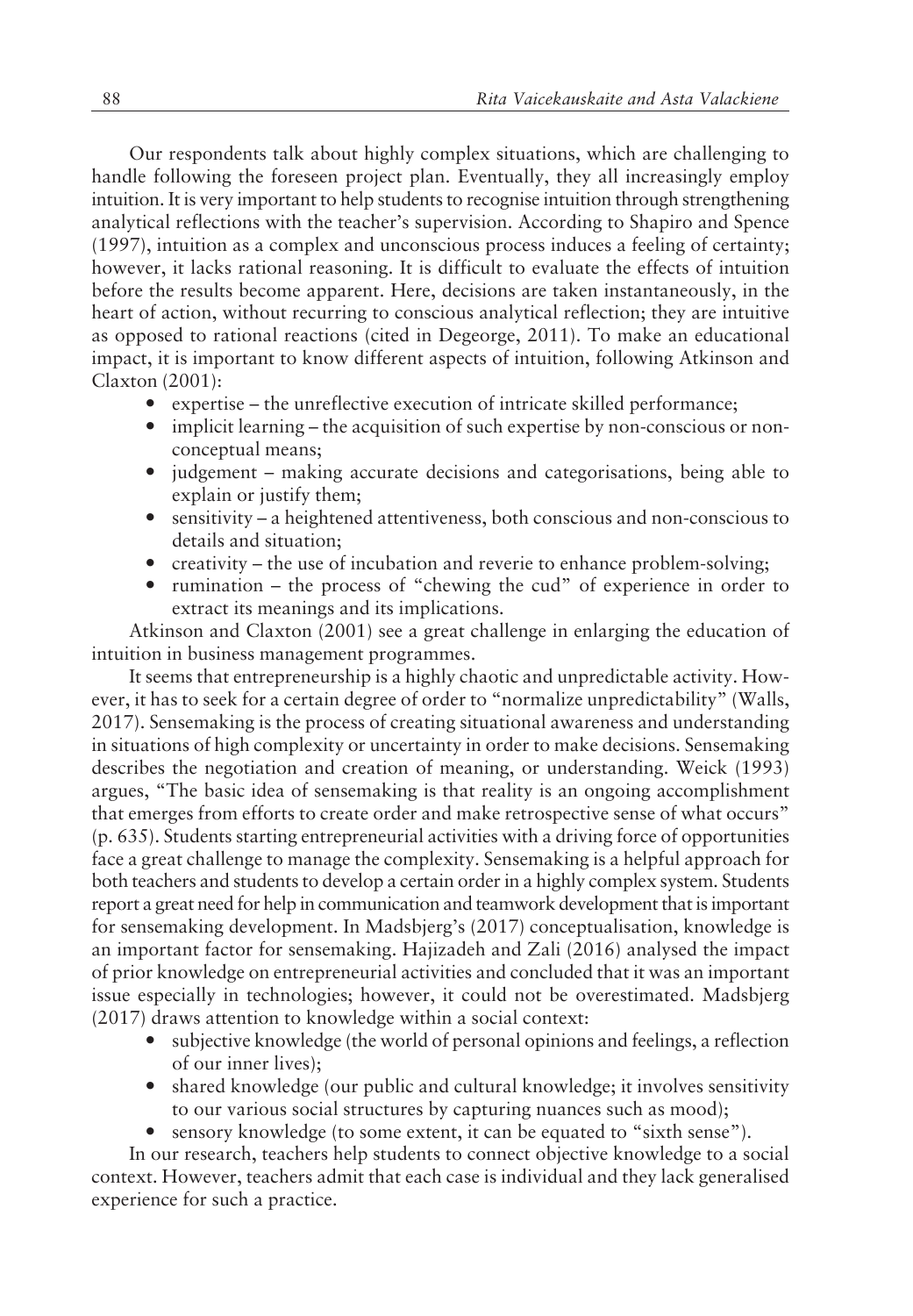#### **Discussion**

Entrepreneurship signifies a new type of economy and a different trend for human development: "*homo economicus* provides room for *homo entreprenaurus*" (Costa & Saraiva, 2012, p. 588). Post-school entrepreneurship education is considered the fifth important factor out of twelve in the entrepreneurship ecosystem (Neck et al., 2018). This implies the role of university as a key driver, particularly at the early stages of entrepreneurship development.

In many different studies, evidence-based data prove that the role of education is very important for entrepreneurship. However, there is a lack of consistent theoretical background for systemic estimation of the impact which education can accomplish for entrepreneurial activities. Education is mainly considered a fostering motivation for business-oriented entrepreneurship. Educational programmes are a valuable prerequisite for entrepreneurship when they are based on the integration of complex factors encompassing theoretical knowledge, competence development, and confidence fostering. Growing attention to sustainability entrepreneurship is being witnessed as well. However, we do not have a clear answer if the same models of education could be equally effective for both business-oriented and sustainability entrepreneurship. Our research results are consistent with aforementioned notion that needs for entrepreneurial education and could not be framed within one particular educational model.

Group interview method was really useful for understanding the complex behaviour of entrepreneurs without imposing any a priori categorisation and for developing unique insights into the human experience. Our research has its limitations due to a small size of the sample. We hope this opens the perspective to new and challenging research. We suggest our conceptualisation as a unique base for further research with an extended sample.

#### **Conclusions**

There are two coexisting paradigms of method and process in relation to entrepreneurial education. The approach of method is more suitable for the educational context as it focuses on creativity, idea development, small actions, experimentation; the paradigm of process is suitable for enterprise and business plan development. However, they cannot be opposed as we lack empirical data about their difference of impact that can be caused while applying aforementioned paradigms on experiment basis. Our research demonstrates that in early entrepreneurship experience we can recognise more factors with distinctive features of method approach.

Our research shows that students' motivation for entrepreneurship when they do not have prior education on the issue is strongly based on the opportunities. When they face the complexity of reality, they need more than separate competences or knowledge; moreover, they need them as an integrated phenomenon. We see sensemaking as the effective approach to respond to the constantly changing environment with the emergence of sustainable entrepreneurship.

 Our research implies that it is not difficult to start entrepreneurial activity without a special education programme. However, it is difficult to develop it and finalise successfully. Our experience shows that only one out of four entrepreneurial projects succeeded without special entrepreneurial education. Moreover, the existing research demonstrates that education can help have a bigger number of entrepreneurship initiatives. Therefore,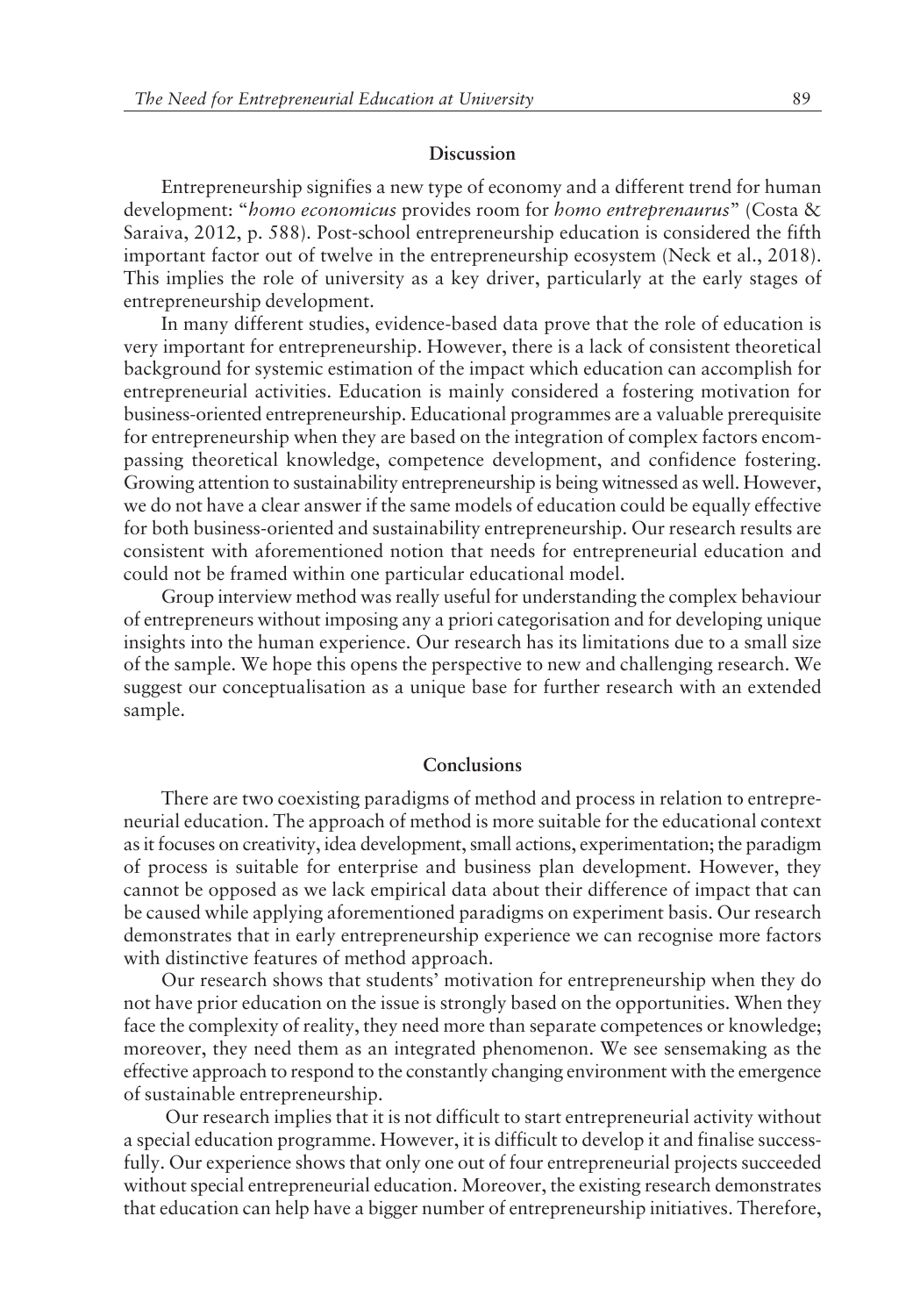we can state that there is a clear need for special entrepreneurial education at university that would help have more initial projects, encourage to start, and also to succeed in the future. Development of entrepreneurship initiatives as corporate projects within university fosters in young people's mind the understanding of sustainable development and its meaningfulness.

### References

- Atkinson, T., & Claxton, G. (eds.). (2001). *The intuitive practitioner: On the value of not knowing what one is doing*. Open University Press.
- Costa, A. M., & Saraiva, L. A. (2012). Hegemonic discourse on entrepreneurship as an ideological mechanism for the reproduction of capital. *Organization*, 19(5), 587-614.
- Cope, J. (2011). Entrepreneurial learning from failure: An interpretative phenomenological analysis. *Journal of Business Venturing*, 26, 604-623.
- Degeorge, J.-M., Fayolle, A., & Randeson, K. R. (2011). Individual commitment to entrepreneurial opportunities within firms: Does intuition-based behavior matter? *Submission for European Summer University.*
- Dehghanpour Farashah, A. (2013). The process of impact of entrepreneurship education and training on entrepreneurship perception and intention. Study of educational system of Iran. *Education* + Training, 55 (8/9), 868-885.
- Dew, N. (2009). Serendipity in entrepreneurship. *Organization Studies*, 30(7), 735-753.
- Druker, P. (2015). *Innovation and entrepreneurship. Practice and principles*. London: Routledge.
- Dutta, D. K., Li, J., & Merenda, M. (2011). Fostering entrepreneurship: impact of specialization and diversity in education. *International Entrepreneurship Management Journal*, *7*(2), 163–179.
- Farhangmehr, M., Gonçalves, P., & Sarmento, M. (2016). Predicting entrepreneurial motivation among university students. The role of entrepreneurship education. *Education + Training*,  $58(7/8)$ ,  $861-881$ .
- Fontana, A., & Frey, J. H. (2003). The interview: From structured questions to negotiated text. In N. K. Denzin & Y. S. Lincoln (Eds.), *Collecting and interpreting qualitative materials* (2nd ed., pp. 645–672). London: Sage.
- Hajizadeh, A., & Zali, M. (2016). Prior knowledge, cognitive characteristics and opportunity recognition. *Journal of Entrepreneurial Behavior & Research*, 22(1), 63-83.
- Hall, J. K., Daneke, G. A., & Lenox, M. J. (2012). Sustainable development and entrepreneurship: Past contributions and future directions. *Journal of Business Venturing,* 25 (2010), 439-448.
- Ebner, A. (2005). Entrepreneurship and economic development. From classical political economy to economic sociology. *Journal of Economic Studies*, 32(3), 256–274.
- Gergen, K. J. (2015). *An invitation to social construction* (3rd ed.). Thousand Oaks, CA: Sage.
- Greco, A., & Jong, G. (2017). *Sustainable entrepreneurship: Definitions, themes, and research gaps*. University of Groningen. Working Paper series. Available at https://www.rug.nl/cf/pdfs/wps6\_angela.pdf
- Karimi, S., Biemans, H. J. A., Lans, T., Chizari, M., & Mulder, M. (2016). The impact of entrepreneurship education: A study of Iranian students' entrepreneurial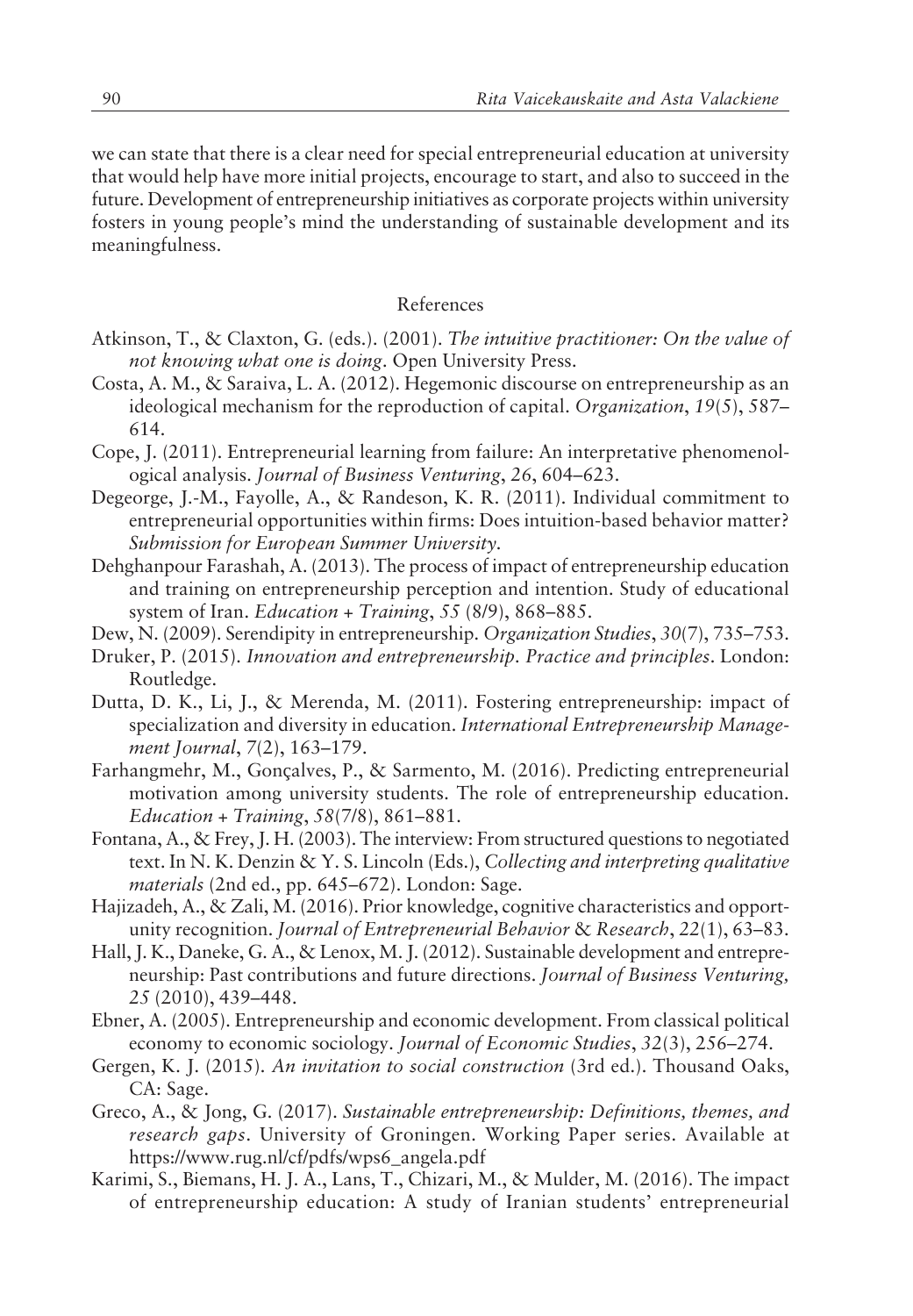intentions and opportunity identification. *Journal of Small Business Management*, *54*(1), 187–209. doi: 10.1111/jsbm.12137.

- Kardos, M. (2012). The relationship between entrepreneurship, innovation and sustainable development. Research on European Union countries. *Procedia Economics and Finance*, 3, 1030–1035.
- Kassean, H., Vanevenhoven, J., Liguori, E., & Winkel, D. E. (2015). Entrepreneurship education: A need for reflection, real-world experience and action. *International Journal of Entrepreneurial Behavior & Research, 21(5), 690–708.*
- Kraus, S. Meier, F., & Niemand, T. (2016). Experimental methods in entrepreneurship research: The status quo. *International Journal of Entrepreneurial Behavior* & *Research*, 22(6), 958-983. doi: 10.1108/IJEBR-05-2016-0135
- Laukkanen, M. (2000). Exploring alternative approaches in high-level entrepreneurship education: Creating micromechanisms for endogenous regional growth. *Entrepreneurship and Regional Development, 12 (1), 25-47.*
- Linden, J. (2018). Entrepreneurship education for a sustainable future. *Discourse and Communication for Sustainable Education, 9 (1), 115-127.*
- Madsjerberg, Ch. (2017). *Sensemaking: The Power of the Humanities in the age of the algorithm.* Hachette books.
- Maritz, A., & Donovan, J. (2015). Entrepreneurship and innovation. Setting an agenda for greater discipline contextualization. *Education + Training*, 57(1), 74-87.
- Mathews, B. (2012). *Think like a startup: A white paper to inspire library entrepreneurialism*. Available at https://vtechworks.lib.vt.edu/bitstream/handle/10919/18649/ Think%20like%20a%20STARTUP.pdf?sequence=1&isAllowed=y
- Neck, H. M., & Greene, P. (2011). Entrepreneurship education: Known worlds and new frontiers. *Journal of Small Business Management*, 49(1), 55-70.
- Neck, H. M., Neck Ch. P., & Murray, E. L. (2018). *Entrepreneurship: The practice and mindset* (1st ed.). London: Sage.
- Neck, H. M., Greene P. G., & Brush C. G. (2014). *Teaching entrepreneurship: A practicebased approach*. Cheltenham: Edward Elgar Publishing.
- Nielsen, S. L., & Gartner, W. B. (2017). Am I a student and/or entrepreneur? Multiple identities in student entrepreneurship. *Education + Training*, *59*(2), 135–154.
- Peters, M. A., & Besley, T. (2008). Academic entrepreneurship and the creative economy. *Thesis Eleven, 94, 88-105.*
- Piperopoulos, P., & Dimov, D. (2015). Burst bubbles or build steam? Entrepreneurship education, entrepreneurial self-efficacy, and entrepreneurial intentions. *Journal of Small Business Management*, *53*(4), 970–985. doi: 10.1111/jsbm.12116.
- Rae, D. (2003). Opportunity centered learning: An innovation in enterprise education? *Education + Training*,  $45(8/9)$ ,  $542-549$ .
- Robinson, S., Neergaard, H., Tanggaard, L., & Krueger, N. F. (2016). New horizons in entrepreneurship education: From teacher-led to student-centered learning. *Education* + Training, 58(7/8), 661–683.
- Rönkkö, M. L., & Lepistö, J. (2015). Finnish student teachers' critical conceptions of entrepreneurship education. *Journal of Enterprising Communities: People and Places in the Global Economy*,  $9(1)$ , 61–75.
- Rönnström, N. (2013). From globalist to cosmopolitan learning: On the reflexive modernization of teacher education. *Ethics & Global Politics*, 5(4), 193–216. doi: 10.3402/ egp.v5i4.20305.